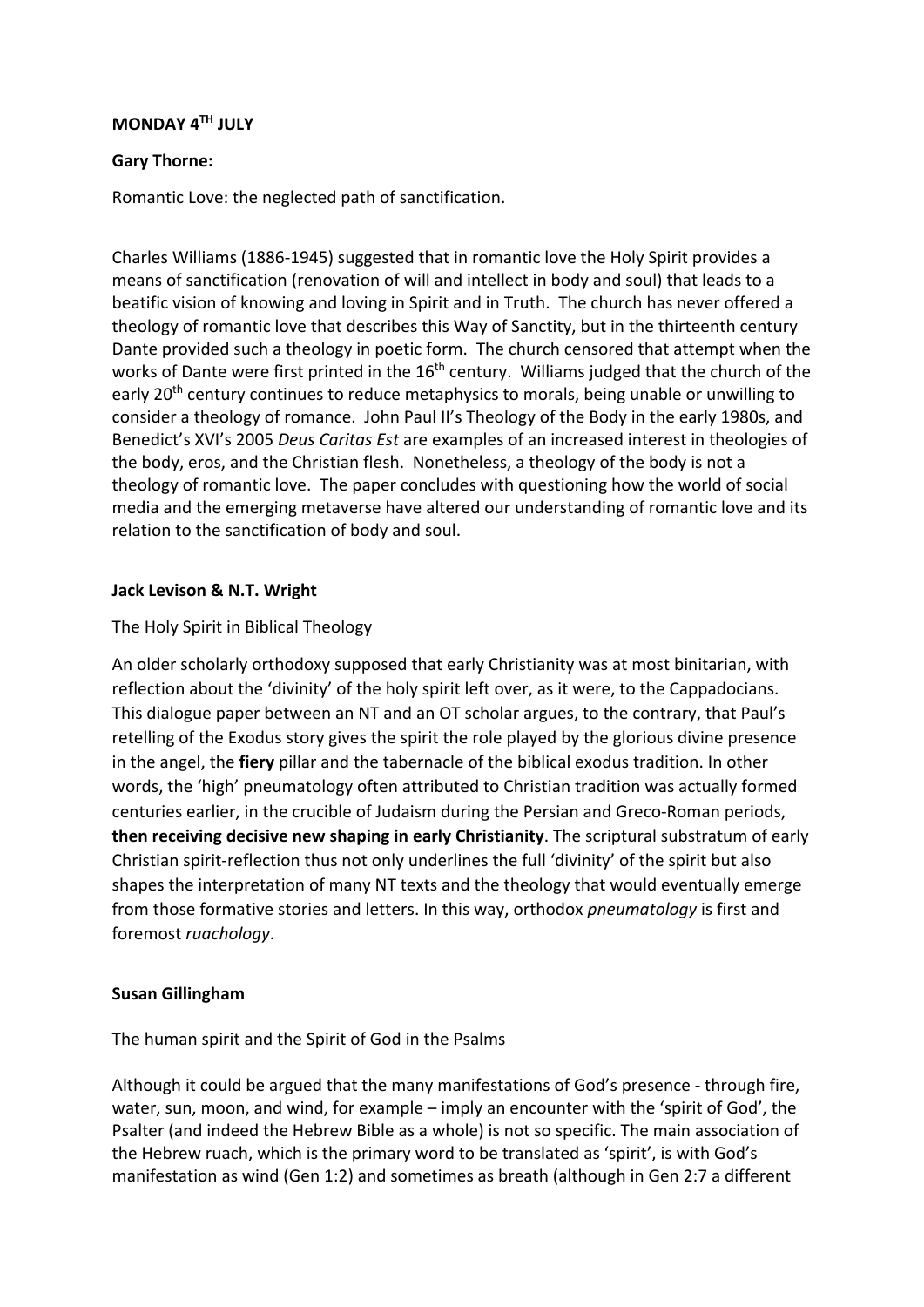word, neshamah, is used). So firstly, this paper will examine those psalms which use ruach to denote, literally, wind or breath (where the terms in Greek and Latin are mainly ἄνεμος and ventus respectively). This provides the context for a discussion of those other psalms where the same word ruach is translated as 'spirit' (and where the Greek and Latin almost always use πνεῦμα and spiritus respectively). In this latter cateogry we see at least two uses of ruach: one describing the personal activity of God (e.g. Psalms 51, 104, 139, and 143) and the other portraying the human spirit at prayer (e.g. Psalms 31, 51, 77 and 142). I conclude that references to the 'spirit of God' are rare in the Psalter. Instead, we find a wide range of everyday metaphors to describe manifestations of God's presence in a multivalent ways. This leads to a conundrum: why do later Christian commentators nevertheless read a Trinitarian Theology into so many psalms? Is it because they were guided more by the Greek and Latin translations of πνεῦμα and spiritus? Or is because the initial Christological reading of so many psalms, beginning in the New Testament and popularized through so many Psalms Commentaries in both western and eastern Christendom, necessitated finding the 'Spirit of Christ' hidden in psalmody as well? The final part of the paper seeks to address this issue from a reception history perspective, concluding that a reading of 'The Spirit of God' (definite article and capital letters) in the Psalter is to take a CE perspective rather than a BCE one.

## **TUESDAY 5TH JULY**

### **Marcus Plested**

Acquiring the Wings of the Spirit: The Experiential Pneumatology of the Macarian Writings

This lecture will focus on the voluminous fourth-century corpus of ascetic literature ascribed to St Macarius the Great of Egypt. This corpus represents one of the great fountainheads of the Christian mystical tradition and has long inspired readers in both Christian East and West. The corpus provides perhaps the single most important and detailed testimony to the workings of the Holy Spirit to issue out of the 'golden age' of patristic literature. The Macarian writings are also a rich storehouse of dogmatic theology -a fact often overlooked in standard histories of the period. This lecture will offer a detailed overview of the robust, poetic, and above all deeply experiential pneumatology of the Macarian writings.

# **Carol Harrison**

The Voice of the Holy Spirit

The Holy Spirit has traditionally been associated with inspiration and speaking. This paper will examine the ways in which early Christian theologians believed that the voice of the Holy Spirit was heard. It will demonstrate that the distinctive tone or accent of the Holy Spirit is one of love. which both reveals something about the nature of God and works to unify those who speak and those who listen with each other and with God. It will suggest that we should not be speaking *about* the Holy Spirit, but *in* the Spirit.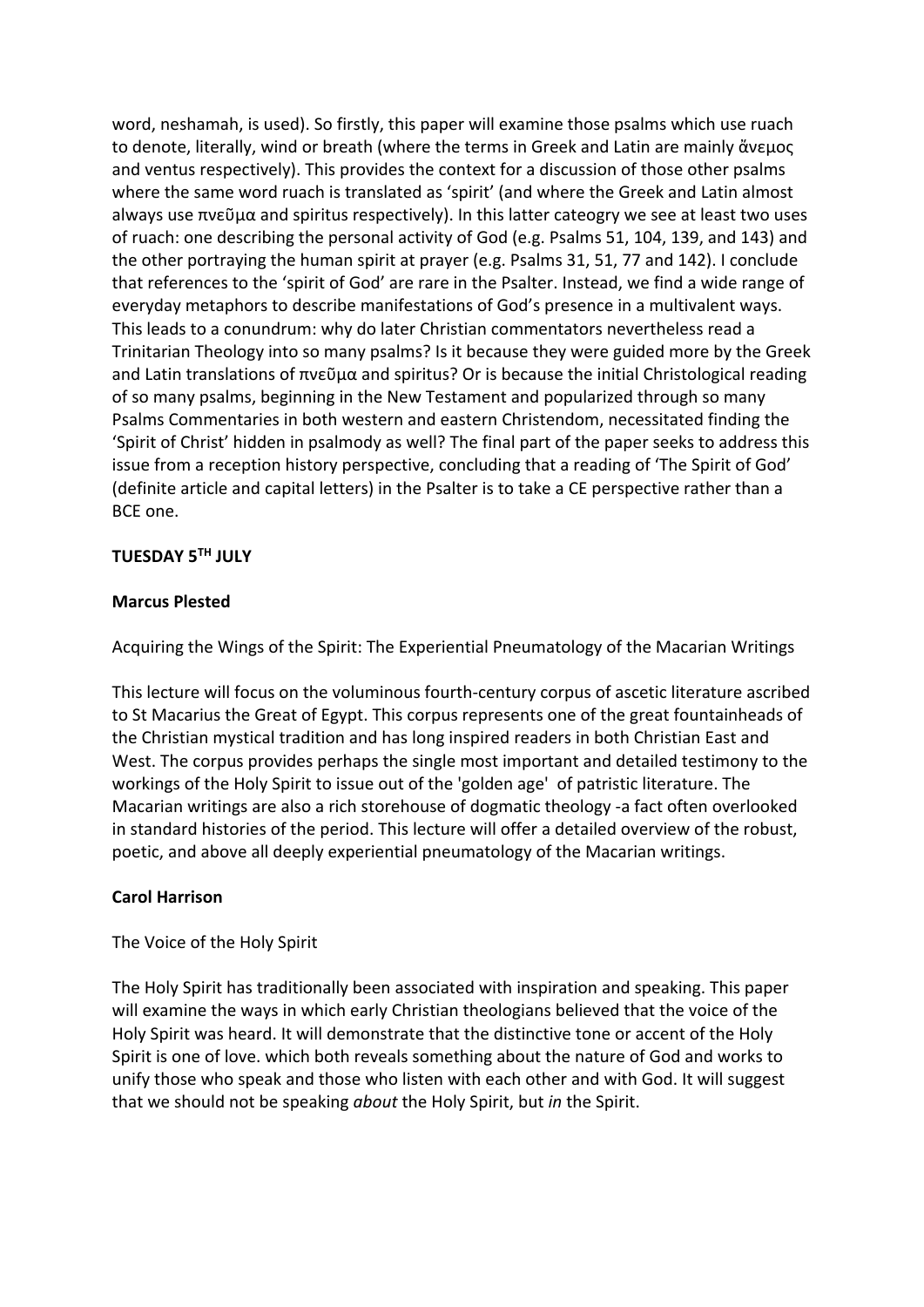## **Robin Ward**

Sails of the Spirit - the theology of the Gifts of the Holy Spirit according to John of St Thomas

This paper will consider the theology of the Gifts of the Holy Spirit set out in the work of the 17th century Portuguese Dominican John Poinsot (of St Thomas). John considers and develops the teaching of St Thomas Aquinas on the Gifts of the Holy Spirit, defending the position that the Gifts are truly distinct from the virtues, and sets out a rich and convincing ascetical theology for the centrality of the impulsion of the Holy Spirit in the spiritual life of all Christians.

### **John McGuckin**

St. Athanasius of Alexandria on the Holy Spirit: A Theandric Vision

The paper looks at the conflicted environment of Alexandria and its environs when Athanasius was elected bishop, and how his doctrine of the Holy Spirit was propagated as a means of calling for and sketching out unity. Attention is mainly given to his *Apologia Contra Arianos* and his *Letters to Serapion*, to demonstrate that Athanasius' understanding of the Spirit's immanence in the believer is concerned with the re-making of human nature in the glorified Christ: nothing short of the startling definition of a radically new anthropology.

## **Lewis Ayres**

The Role of the Holy Spirit in the Work of the Theologian

Drawing on the resources of Latin pneumatology, I will argue that the Spirit's role in the life of the theologian is to draw us into a certain *distentio animi*, one that flows from our recognition that the theologian *studies* a craft always as in imitation and in hope of a gift. The Spirit stretches us between remembrance and love of those in whom that gift has shone forth, and attention to the end in which we will see that of which theology speaks. This distention is also its own gift, drawing us to the recognise better the character of this world, the failure of fallen human thought, and the importance of revelation as the foundation for theology. The Spirit's frequent silence and hiddenness is not a failure to give, but a gift itself.

# **Richard Conrad**

Is the Holy Spirit the Love between the Father and the Son? Augustine: Yes, but…Aquinas: No, but…"

Father, Son and Spirit are distinct by their relationships. All agree that the Father is the Source of the Son and the Spirit, who proceed from him in distinct ways, the Son by generation and the Spirit by ekporeusiV. Many agree that the Spirit proceeds *through* the Son, which seems to be revealed in the words of the New Testament and in God's great *deed*, the Paschal Mystery. In *De Trinitate*, Augustine offers a complementary model of the Trinity, in which the Holy Spirit is the Bond of Love joining Father and Son. This model governs the way he explores the image of the Trinity in the human mind; arguably, it gains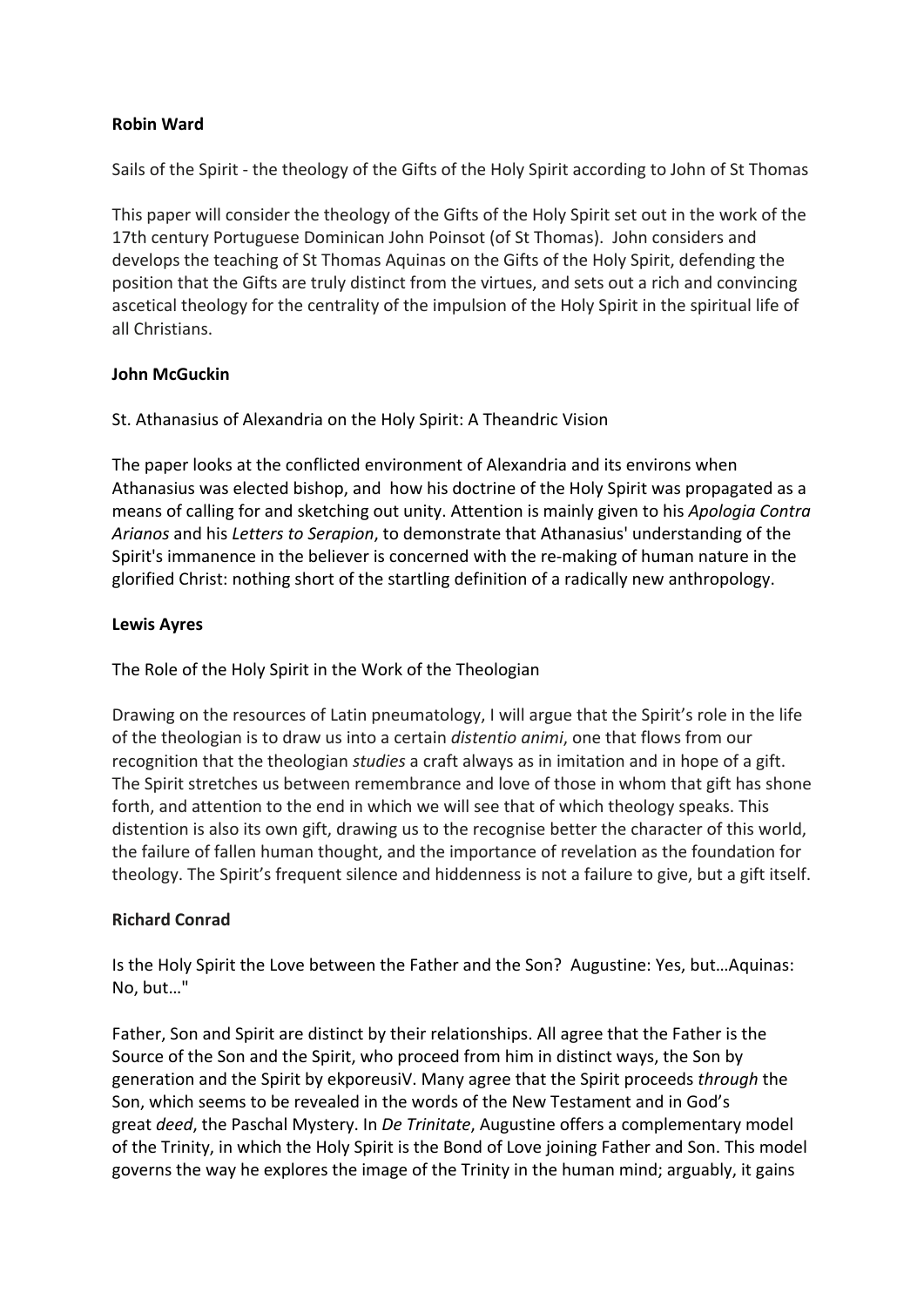some support from the Paschal Mystery. But Augustine becomes uncertain about this model. Aquinas speaks of the Holy Spirit as the Love of Father and Son, but explicitly denies that the Spirit is the Love *by whom* they love each other – rather, he *proceeds from* the love by which they love each other. This too can gain support from the Paschal Mystery. How, then, should we assess recent claims that the Spirit *is* the Love between Father and Son? How interpret the liturgical formula "who lives and reigns with you *in the unity of* the Holy Spirit"? And how understand Jesus' offering himself "through the Eternal Spirit"?

## **Andrew Louth**

'We ask, pray, and implore you: Send down your Spirit on us and on these gifts…': the Holy Spirit in the Divine Liturgy.

Many passages in the NT associate the Holy Spirit with prayer, not least the teaching in the Last Discourses of St John's Gospel about the Paraklete, or Comforter—another Paraklete whom the Father will send to the disciples when the Son goes to the Father who sent him, and the Apostle Paul's teaching to the Romans about the Holy Spirit who intercedes for us with sighs too deep for words. This paper will explore the ways in which the Spirit is the One the Father will send to us in response to our prayer as sons and daughters in the Son, as we find this given expression in the prayers of the Church.

## **Malcolm Guite**

'The Dove Descending: the poetry of the Spirit, from Herbert, through Milton, to Hopkins and Eliot'

This paper will explore the poetic treatment of the holy spirit in four major English poets: Herbert, Milton, Hopkins and Eliot. it will examine the way each distinct poetic imagination has bodied forth a theology of the spirit, and especially at the creative ways in which they have e-imagined the classic image and emblem of the dove. It will also trace the influence and development of that image, and its associated poetry as it moves from poet to poet and each successive writer, consciously or unconsciously alludes to develops or adapts the work of their predecessor. Finally, it will seek to explore the particular contribution the poetic imagination can make to our theology of the Spirit.

### **WEDNESDAY 6TH JULY**

### **Ephraim Radner**

Take not thy holy spirit from me: reflections on an essentially Christian prayer.

Focusing on the Psalm 51:11, this talk considers the tension between faith in the assurance of God's gift of the Holy Spirit to believers, and the consistent Christian petition that this gift not be taken away. Is abandonment by the Holy Spirit ever an act of divine grace? If so, how?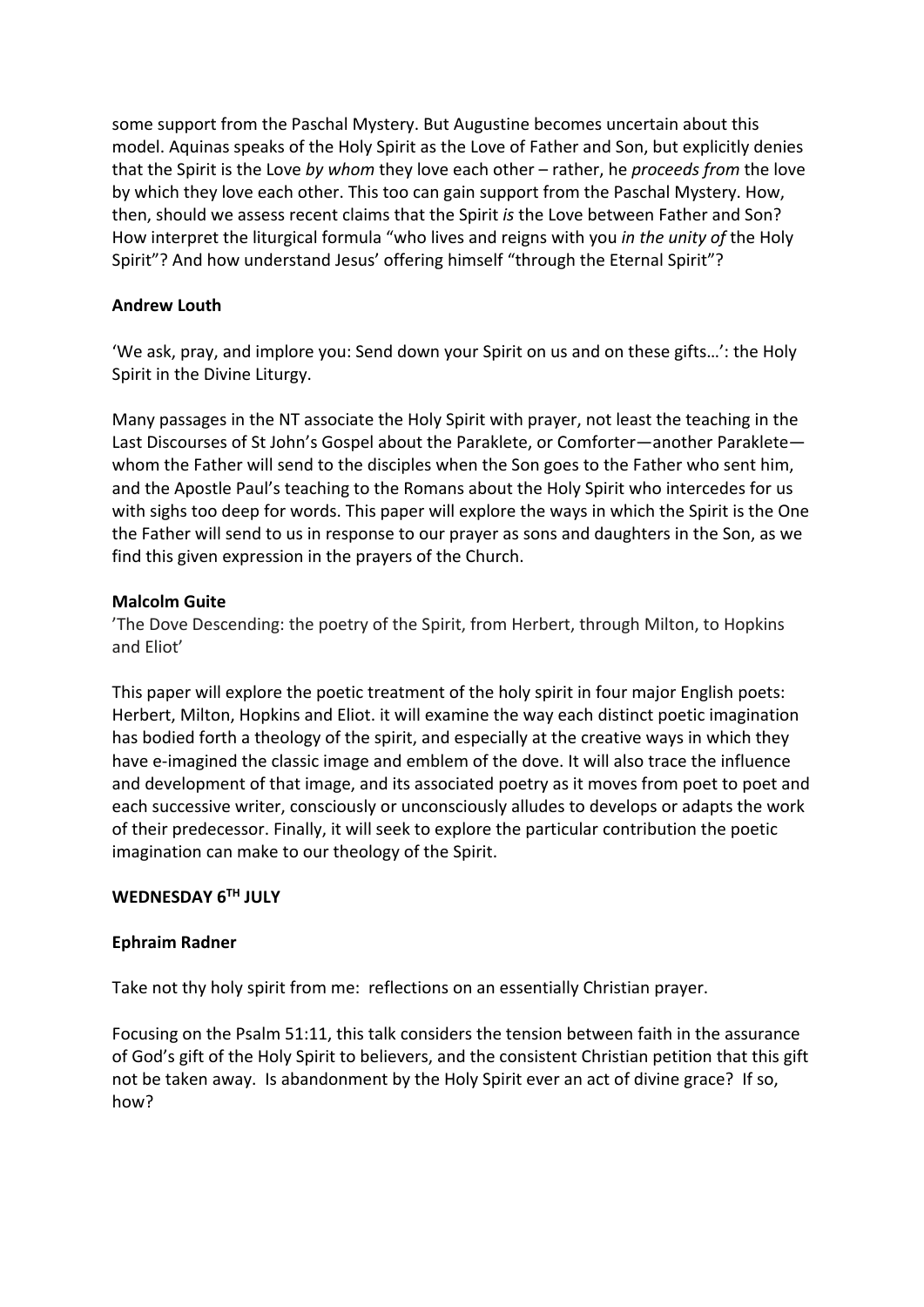## **Oliver O'Donovan**

### The Giver of Life

I propose a meditation on John 6:63, which will explore the relation of Pneumatology to the foundations of moral thought.

I distinguish "life" as an observed system of being from life as "lived" in existence, the life of the organic world and the life of the self. The Spirit present in creation as well as in renewal, yet definitively associated with the revelation of Christ, i.e. the concrete historical fulfilment of God's purposes for the world. When we speak of the Spirit at work in creation we do so in the same sense as we speak of The Spirit as the giver of life is the one who brings life to fulfilment in historical and moral confession of divine purpose.

I explore different aspects of this in the Spirit's gift of prayer and aspiration, of power and agency in cooperation with God, in speech which creates community, and in a world made new both to feeling and knowledge.

### **Karen Kilby**

The Holy Spirit, Tradition, and the intellectual structure of the Christian faith.

In this paper I will explore one aspect of faith in the Holy Spirit: faith in the Spirit's guidance of the development of tradition. The doctrine of the Trinity will provide a case study, with particular attention to the contrast between the historical, political and intellectual complexity of Trinitarian debates on the one hand, and the security and centrality of the place of Trinitarian doctrine in the faith of the Church on the other.

### **Matthew Levering**

Congar and Vonier on the Spirit and the Bride

This essay addresses the nature of the Church as the Spirit-filled Bride of Christ. The essay is largely a retrieval of some important insights of Abbot Anscar Vonier, OSB. Vonier's enthusiasm for the Church is appropriate, given the power of the Spirit and the abundance of the Spirit's gifts. I read Vonier in light of Yves Congar, OP, because Congar has a better sense for the sins and failures of the Church. I contend that both thinkers remain helpful, especially when read together, for understanding the Spirit and the Bride.

### **Judith Wolfe**

Inspiration and Imagination

One of the most persistent modern anxieties concerning Christian faith is that what seems to Christians to be inspiration -- the agency of the Holy Spirit in us -- is in fact merely imagination. Feuerbach, Nietzsche, Freud, Heidegger, and many others formulated versions of this anxiety, which is also a topic of debate within Christian communities. This talk looks